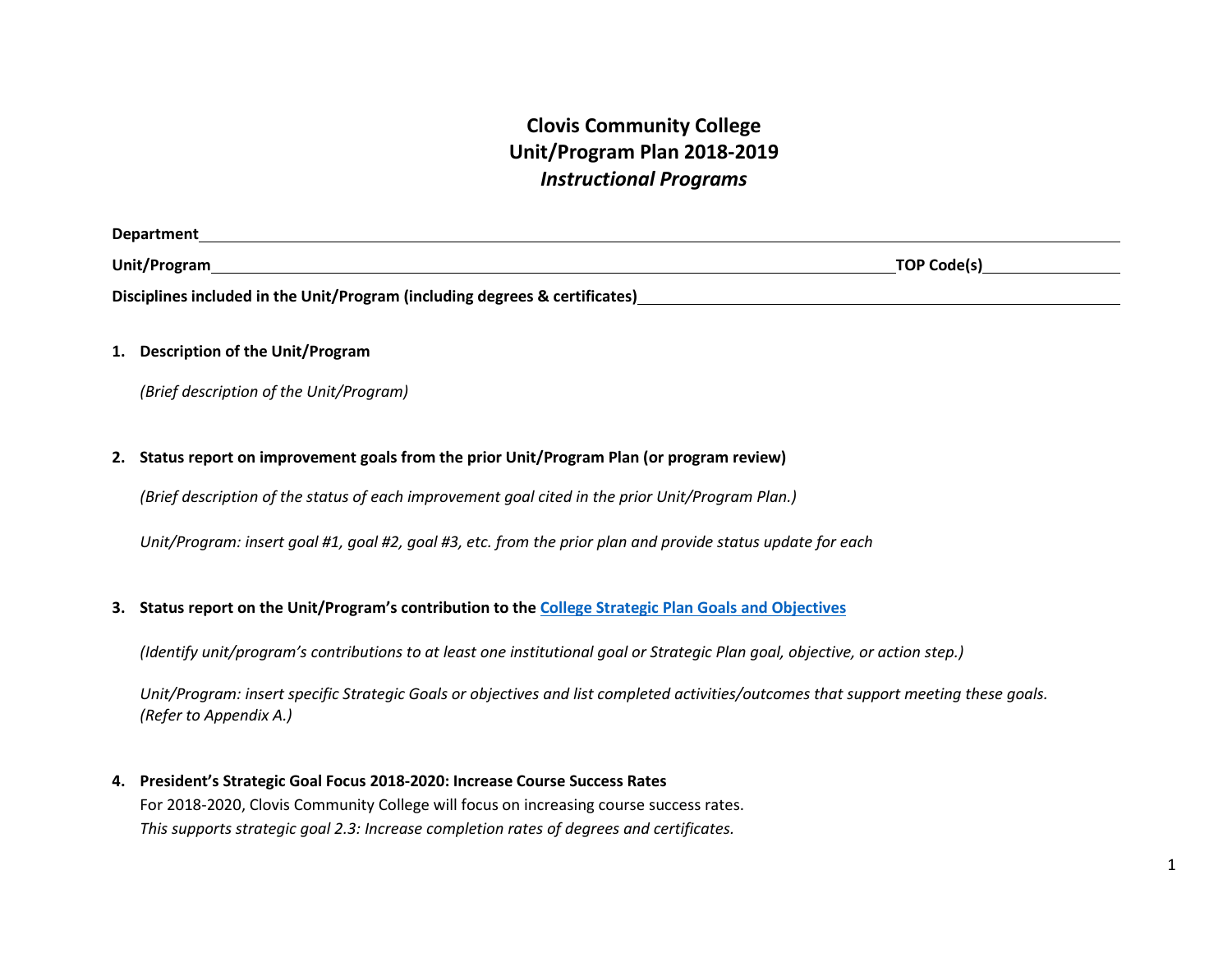|                                       | 2015-16          |                     | 2016-17          |                     | 2017-18          |                     |
|---------------------------------------|------------------|---------------------|------------------|---------------------|------------------|---------------------|
| <b>Clovis Community College</b>       | <b>Headcount</b> | <b>Success Rate</b> | <b>Headcount</b> | <b>Success Rate</b> | <b>Headcount</b> | <b>Success Rate</b> |
| <b>CCC Success Rate (All Courses)</b> | 9,747            | 71.3%               | 10,456           | 74.2%               | 11,657           | 74.7%               |

#### **a. Success Rates and Headcount by Subject & Course**

|                    |           | 2015-16             | 2016-17   |                     | 2017-18   |                     |
|--------------------|-----------|---------------------|-----------|---------------------|-----------|---------------------|
| <b>Course</b>      | Headcount | <b>Success Rate</b> | Headcount | <b>Success Rate</b> | Headcount | <b>Success Rate</b> |
| Course 1           |           |                     |           |                     |           |                     |
| <b>Course 2</b>    |           |                     |           |                     |           |                     |
| <b>Course 3</b>    |           |                     |           |                     |           |                     |
| <b>Course 4</b>    |           |                     |           |                     |           |                     |
| <b>Grand Total</b> |           |                     |           |                     |           |                     |

# **b. Performance review on discipline-specific data on course success rates**

*(Brief summary of program performance on the selected data point; be prepared to identify areas in need of improvement in the discussion with the Dean. Add improvement goals for the coming year.)* 

# **5. Program Three-year Data Summary**

- **a. See Data Packet for Information**
- **b. Performance review on program specific data identified by the program**

*(Brief summary of program performance on the data points; be prepared to identify areas in need of improvement in the discussion with the Dean. Add improvement goals for the coming year.)* 

**6. Provide an example of how SLO and/or PLO data analysis has contributed or will contribute to unit/program improvements.**